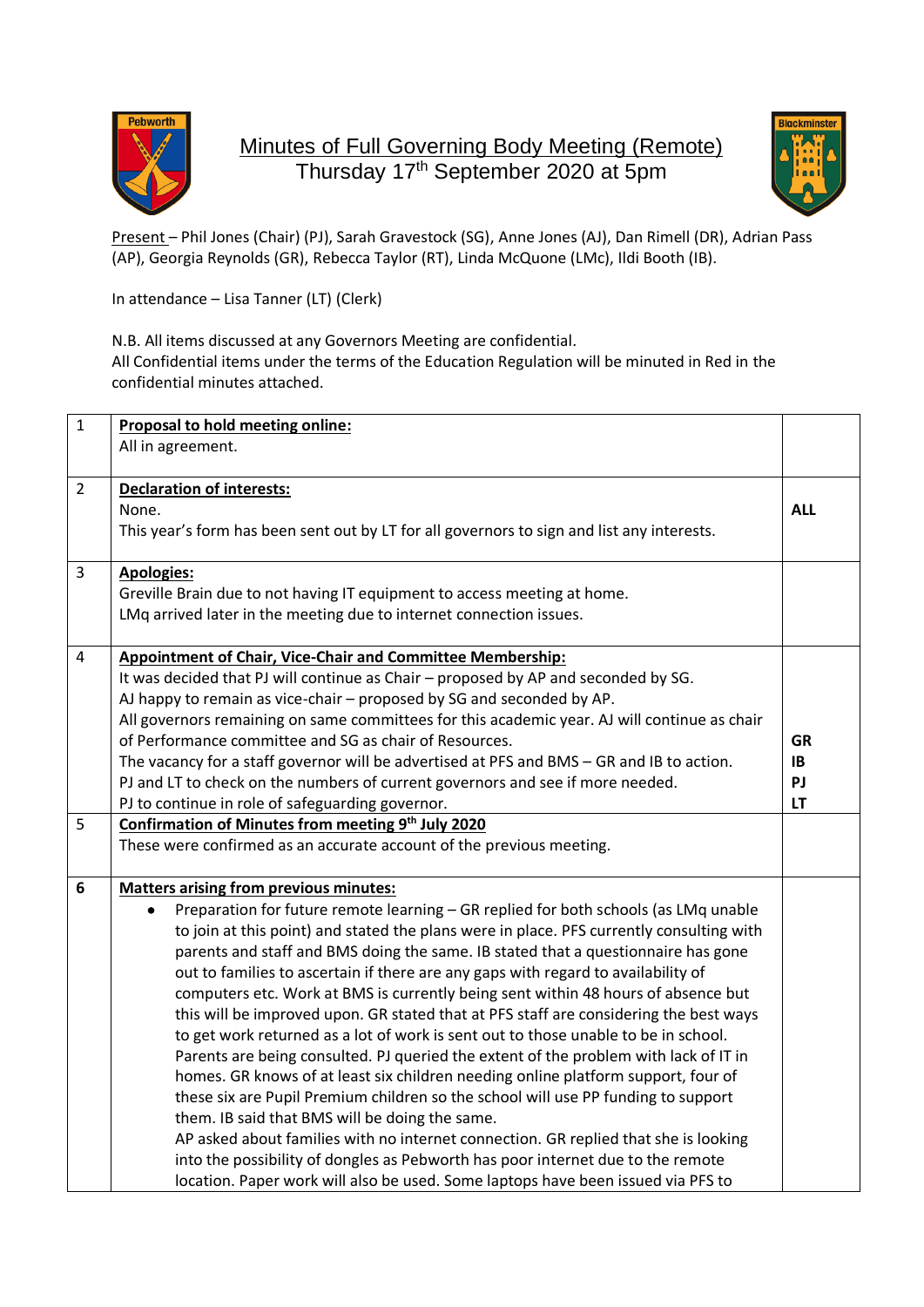|   | some vulnerable children but the LA are finding there are not enough to go around.                                                                                       |            |  |
|---|--------------------------------------------------------------------------------------------------------------------------------------------------------------------------|------------|--|
|   | BMS have also purchased a LAC child a laptop.                                                                                                                            |            |  |
|   | PJ requested that once figures have been collated, they are circulated so that the                                                                                       |            |  |
|   | Governors can see the situation and approach the LA with percentage of children who                                                                                      |            |  |
|   | do not have the necessary resources to access online education.                                                                                                          |            |  |
|   | $\overline{7}$<br><b>Review of implementation of Covid 19 Risk Assessment:</b>                                                                                           |            |  |
|   | PJ began by thanking GR and LMq for all of their hard work during the summer as                                                                                          |            |  |
|   | guidelines changed frequently.                                                                                                                                           |            |  |
|   | AP queried a section in the RA that now no longer seems to be in keeping with new<br>٠                                                                                   | PJ         |  |
|   | government advice. This refers to the family of a child with suspected Covid 19 also                                                                                     | <b>LMq</b> |  |
|   | needing a test. PJ suggested that this is raised with county as they had approved the                                                                                    |            |  |
|   | RA and it had been written using government guidance. PJ will discuss this with LMq                                                                                      |            |  |
|   | and email county.                                                                                                                                                        |            |  |
|   | GR explained to the Governors how a bubble had been closed at PFS. The decision<br>$\bullet$                                                                             |            |  |
|   | was made by PHE and county had asked GR questions about whether children wore                                                                                            |            |  |
|   | masks in school which was not in the guidance schools had been given. PFS remains                                                                                        |            |  |
|   | above and beyond minimum levels to be secure so that school remains open to as<br>many as possible. PJ agreed that the considered and measured approach is the right     |            |  |
|   | way forward. Where possible consultation with county is needed.                                                                                                          |            |  |
|   | BMS has seen a large number of children ill with coughs etc (around 15%).                                                                                                |            |  |
|   | PJ recognised two main issues that will impact upon the schools $-1$ ) Children ill with                                                                                 |            |  |
|   | symptoms 2) staffing as low budgets mean it's less likely that schools can remain                                                                                        |            |  |
|   | safely open if staff are unwell. This is also impacted by not being able to mix bubbles                                                                                  |            |  |
|   | etc.                                                                                                                                                                     |            |  |
|   | The governors were happy with the Risk Assessment and it will be reviewed/changed                                                                                        |            |  |
|   | as needed.                                                                                                                                                               |            |  |
| 8 | <b>Executive Headteacher's report:</b>                                                                                                                                   |            |  |
|   | LMq clarified that attendance figures look better than they actually are because the<br>$\bullet$                                                                        |            |  |
|   | 'x' mark for covid related absence counts as 'not needed in school'.                                                                                                     |            |  |
|   | GR explained that PFS has two children still on roll that have moved away but are<br>$\bullet$                                                                           |            |  |
|   | awaiting a new school, this has affected attendance along with a child who is on a                                                                                       |            |  |
|   | part-time timetable.                                                                                                                                                     |            |  |
|   |                                                                                                                                                                          |            |  |
|   | PJ has requested that a separate log is kept of the actual impact of covid19 on                                                                                          |            |  |
|   | attendance.                                                                                                                                                              |            |  |
|   | Two BMS admin staff spending entire mornings logging the absence of children on the<br>$\bullet$                                                                         |            |  |
|   | new forms. PJ asked that a log is kept on how much extra time admin staff are                                                                                            |            |  |
|   | spending on this.                                                                                                                                                        |            |  |
|   | AJ enquired if a TA was lost due to Covid19 stress and if staff mental health is being                                                                                   |            |  |
|   | considered. IB replied yes and that the staff concerned has been checked in on and IB                                                                                    |            |  |
|   | is reassured that all is OK.                                                                                                                                             |            |  |
|   | DR questioned student numbers at BMS. LMq stated that numbers are higher this                                                                                            |            |  |
|   | year but those that do leave at the end of year 6 are doing so to avoid the catchment                                                                                    |            |  |
|   | high school according to leavers and parents.                                                                                                                            |            |  |
|   | GR stated that PFS now has 29 children on roll. A few children left due to changes in                                                                                    |            |  |
|   | classroom restructuring. Lots of very supportive comments from remaining parents                                                                                         |            |  |
|   | though.                                                                                                                                                                  |            |  |
| 9 | <b>Finance Update:</b>                                                                                                                                                   |            |  |
|   | Energy efficient lighting proposal - Place Partnership have audited both school's                                                                                        |            |  |
|   | lighting and a new LED/Salix system has been proposed as it will show great savings,<br>especially over five years. County have approved the application for BMS (due to |            |  |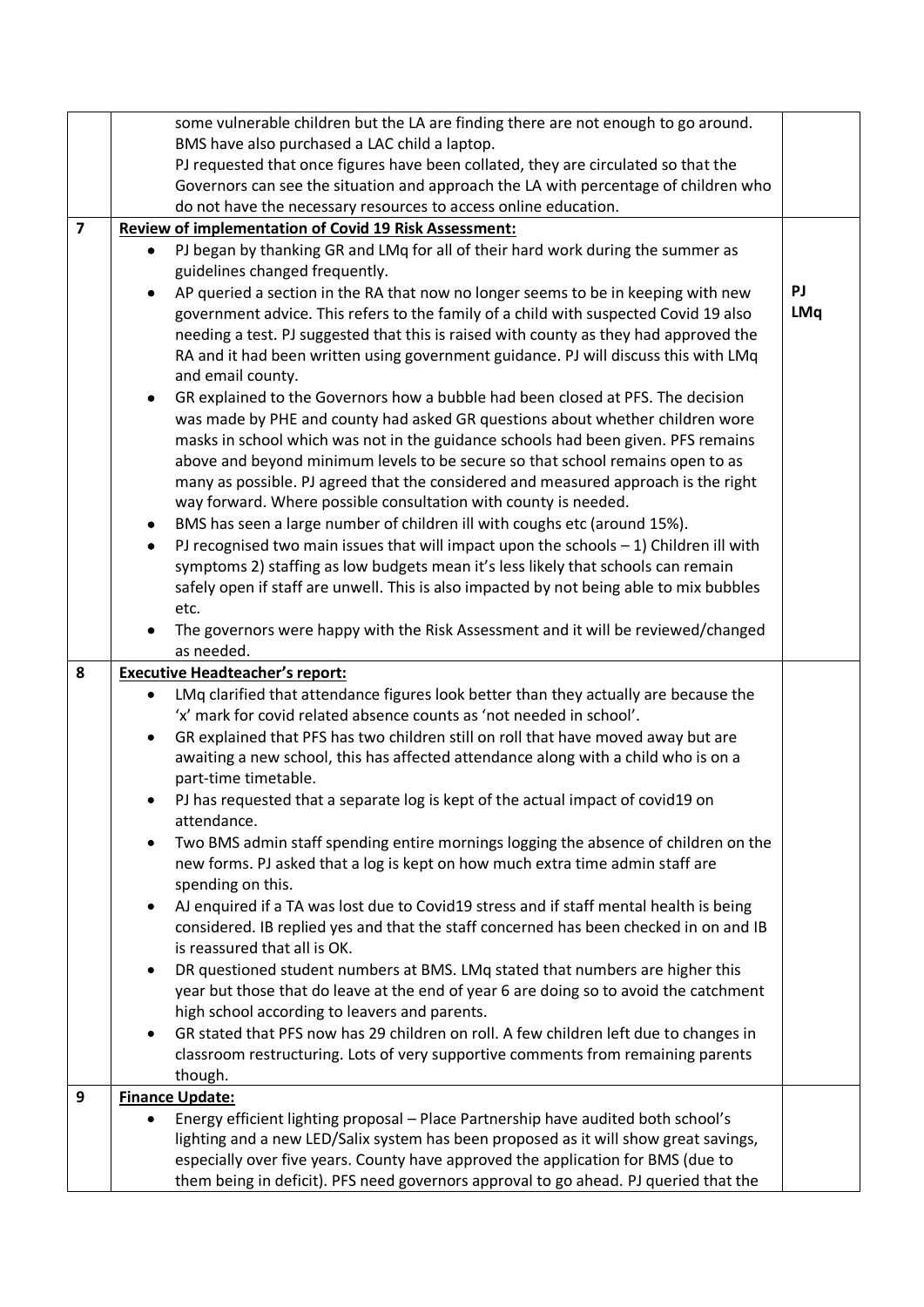|    | cost would not impact on the education budget to which IB replied that it would not,<br>in fact it would result in a final saving of £200. All governors were in agreement that<br>this go ahead for both schools.<br>BMS is reported as being on track budget-wise, partly due to two Tas leaving and not<br>being replaced. In fact, there is currently less of a deficit than had been expected.<br>There is also some Covid catch-up money coming in. If the acting Executive Head<br>remains in place a bit longer then there would be a saving of £16,000.<br>PFS has incurred some unexpected costs and due to lower student numbers, its<br>unlikely to remain a balanced budget. IB is discussing options with HR and seeking<br>solutions. GR stated that the school will retrieve back what it can and that a huge<br>water bill has not helped, this is currently being investigated. The projected YrR<br>numbers are up for the next five years. There is also a brand new website which will<br>be a great way to promote the school to potential parents. PJ recognised that this is a<br>long-term journey and not a quick fix. |                         |
|----|--------------------------------------------------------------------------------------------------------------------------------------------------------------------------------------------------------------------------------------------------------------------------------------------------------------------------------------------------------------------------------------------------------------------------------------------------------------------------------------------------------------------------------------------------------------------------------------------------------------------------------------------------------------------------------------------------------------------------------------------------------------------------------------------------------------------------------------------------------------------------------------------------------------------------------------------------------------------------------------------------------------------------------------------------------------------------------------------------------------------------------------------------|-------------------------|
| 10 | <b>Staffing Update:</b>                                                                                                                                                                                                                                                                                                                                                                                                                                                                                                                                                                                                                                                                                                                                                                                                                                                                                                                                                                                                                                                                                                                          |                         |
|    | Much of this was already covered earlier in the meeting but in addition, PJ recognised<br>$\bullet$<br>that with GR going on maternity leave internal cover will need to be organised. The<br>acting Executive Head will need to fill in a lot of the gaps too.<br>Performance management reviews will have been impacted by Covid19 as a lot of<br>targets set before may not be able to be met now.                                                                                                                                                                                                                                                                                                                                                                                                                                                                                                                                                                                                                                                                                                                                            |                         |
| 11 | <b>Health and Safety and Safeguarding:</b>                                                                                                                                                                                                                                                                                                                                                                                                                                                                                                                                                                                                                                                                                                                                                                                                                                                                                                                                                                                                                                                                                                       |                         |
|    | GR reported that two children had been out of school for over ten days now. County<br>had been made aware. One is a child with a social worker who has moved house.<br>Another is a LAC, also moving house.<br>GR also brought to the governors attention that a child who has moved between CIN<br>$\bullet$<br>and CP could have a change in circumstances soon too.<br>There were no Health and Safety issues to report at either school.                                                                                                                                                                                                                                                                                                                                                                                                                                                                                                                                                                                                                                                                                                     |                         |
|    | <b>SEFs</b>                                                                                                                                                                                                                                                                                                                                                                                                                                                                                                                                                                                                                                                                                                                                                                                                                                                                                                                                                                                                                                                                                                                                      |                         |
| 12 | PJ thanked both schools for the hard work they have put in, it is especially useful<br>whilst governors are unable to visit in person.<br>DR queried if there is any scope for governors to visit out of hours. PJ agreed that this<br>was a good idea but while the Covid19 figures continue to rise, it's probably wise to<br>keep this as an idea for the future. In the meantime, governors to remain in touch via<br>email to keep up to date.                                                                                                                                                                                                                                                                                                                                                                                                                                                                                                                                                                                                                                                                                              |                         |
| 13 | FDP:                                                                                                                                                                                                                                                                                                                                                                                                                                                                                                                                                                                                                                                                                                                                                                                                                                                                                                                                                                                                                                                                                                                                             |                         |
|    | PJ questioned the meaning of the target to ensure Federation recovery after Covid19.<br>LMq clarified that it referred to returning students to a point as close to possible<br>where they would have been had they not had the break due to school closing to<br>most students. The Federation wants to ensure that children go back to a normal<br>school readiness. LMq will reconsider the wording and discuss with PJ to ensure<br>clarity to non-federation readers.                                                                                                                                                                                                                                                                                                                                                                                                                                                                                                                                                                                                                                                                       | <b>LMq</b><br><b>PJ</b> |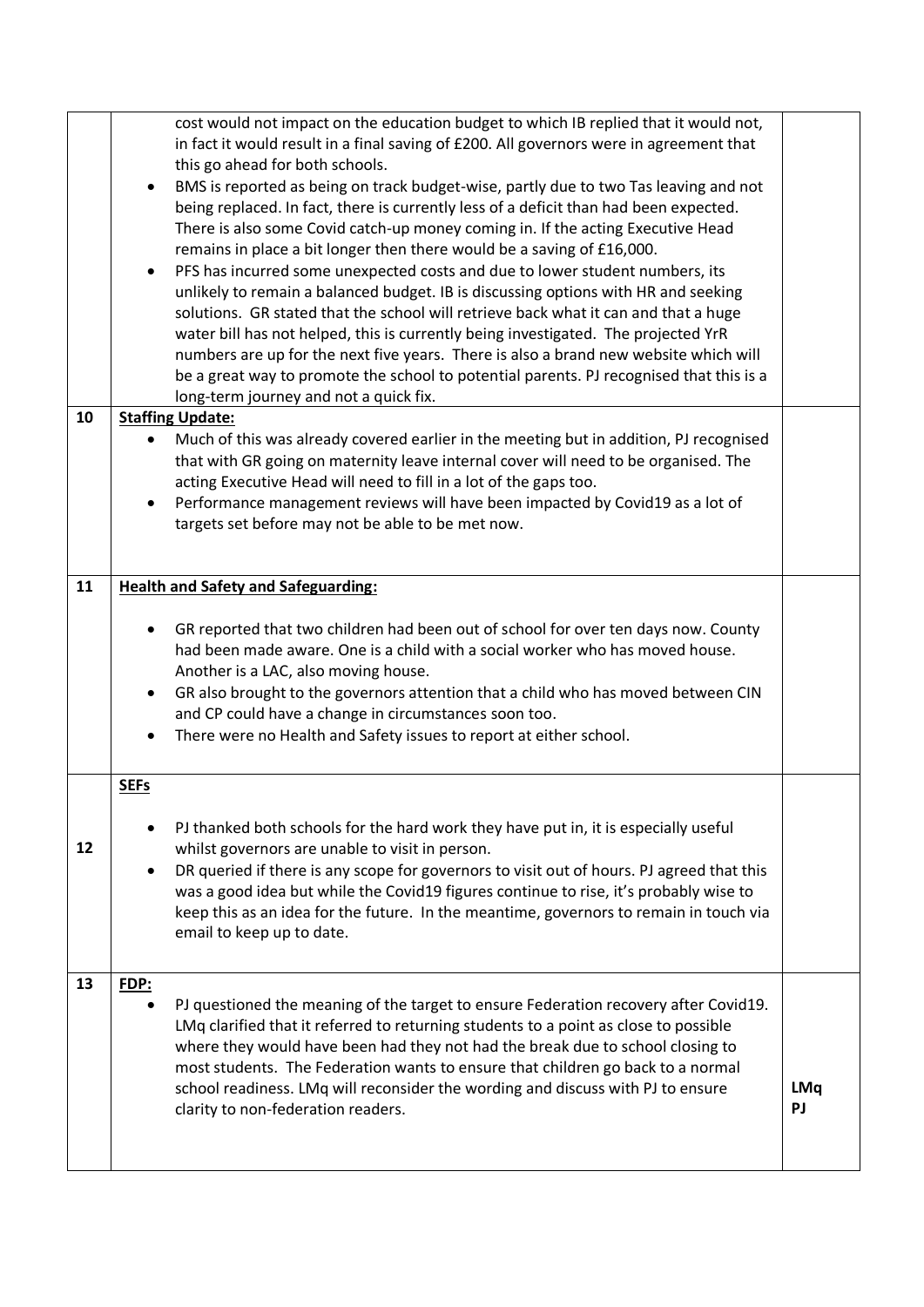| 14 | <b>Governor Visits:</b>                                                                 |            |
|----|-----------------------------------------------------------------------------------------|------------|
|    | Already covered above.                                                                  |            |
|    |                                                                                         |            |
|    |                                                                                         |            |
|    |                                                                                         |            |
|    |                                                                                         |            |
|    |                                                                                         |            |
|    |                                                                                         |            |
|    |                                                                                         |            |
|    |                                                                                         |            |
|    |                                                                                         |            |
| 15 | <b>Governor Training:</b>                                                               |            |
|    | If any governors would like to complete any training please contact Lisa or Phil. This  |            |
|    | will be online.                                                                         |            |
|    | AJ asked how often safeguarding training should take place. GR reported that best-      |            |
|    | practise suggested annual training. LMq will check. In the interim, PJ has requested    | <b>LMq</b> |
|    | that all governors read the recently updated Keeping Children Safe in Education         |            |
|    | document by November. (This has been circulated by LT). GR recently completed a         |            |
|    | DSL course and the school's SLA also offers some training specific to governors. AP has |            |
|    |                                                                                         |            |
|    | completed safeguarding training through his work and PJ has requested that any          |            |
|    | relevant courses are brought up at FGB meetings so that LT can keep a log.              |            |
| 16 | Review/agree annual work plans:                                                         |            |
|    | All meetings planned in advance.                                                        |            |
|    | Flexibility will be needed due to Covid19 as unpredictable times.                       |            |
|    | Budget remains priority.<br>$\bullet$                                                   |            |
|    |                                                                                         |            |
|    |                                                                                         |            |
|    |                                                                                         |            |
|    |                                                                                         |            |
|    |                                                                                         |            |
|    |                                                                                         |            |
|    | <b>Policies:</b>                                                                        |            |
| 17 | Policy review remains ongoing. Discuss again in November.                               |            |
|    | DR commended GR on PFS's behaviour policy as a very well laid-out document.             |            |
|    | SG questioned if LMq has a list of policies. LMq will arrange this. PJ stated that a    |            |
|    | comprehensive list is needed ASAP. GR has already arranged to meet with LMq to do       | <b>LMQ</b> |
|    | this in the next few days.                                                              |            |
|    |                                                                                         |            |
|    |                                                                                         |            |
|    |                                                                                         |            |
|    |                                                                                         |            |
| 18 | AOB:                                                                                    |            |
|    | PJ has been approached by a local company who provide support for people looking        | <b>LMQ</b> |
|    |                                                                                         |            |
|    | for the lowest cost energy. LMQ will share details on the school FaceBook page.         |            |
|    | Confidential minutes will be sent separately.                                           |            |
|    |                                                                                         |            |
|    |                                                                                         |            |
|    |                                                                                         |            |
|    |                                                                                         |            |
|    |                                                                                         |            |
|    |                                                                                         |            |